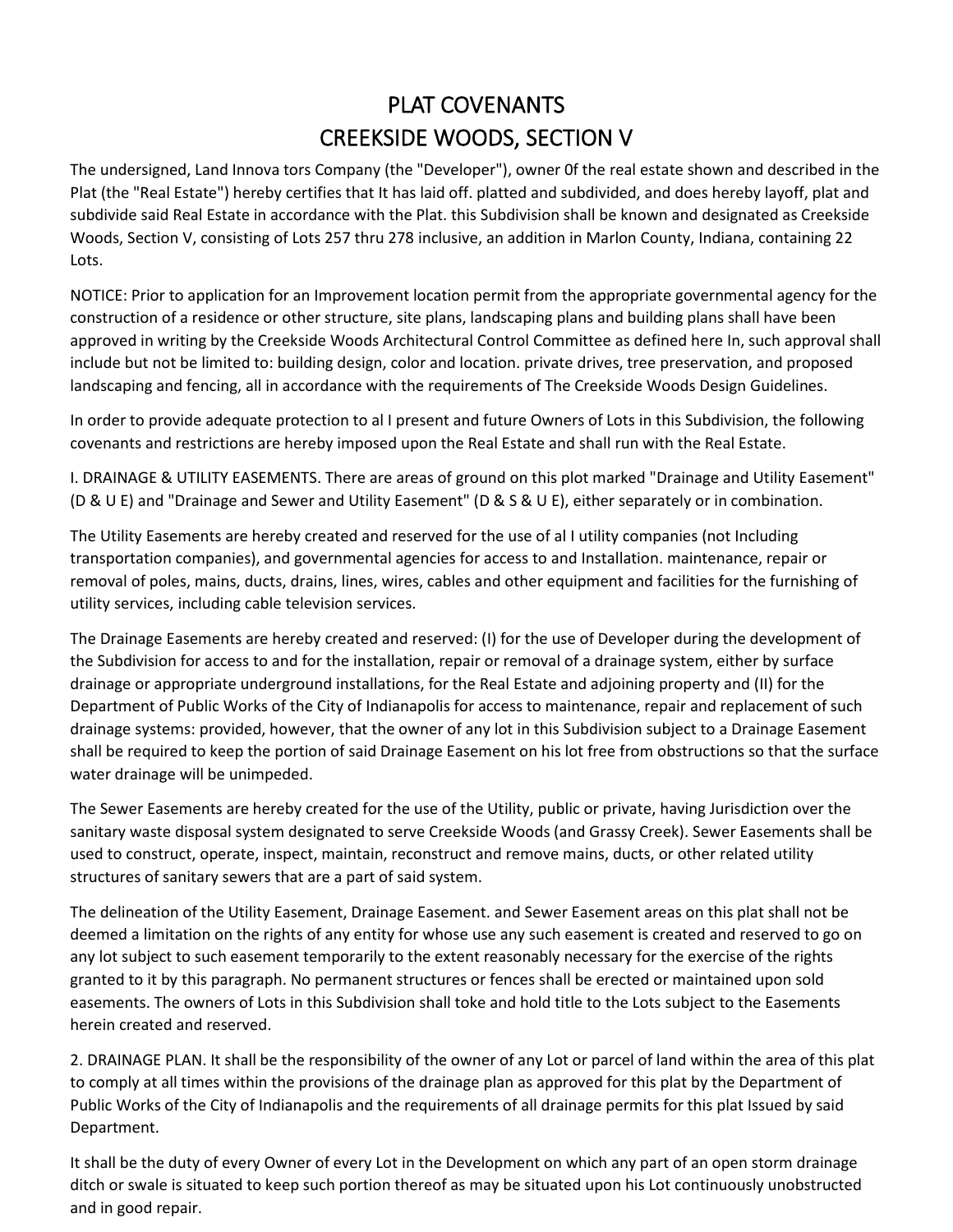Sump pumps, gravity drains and other drains serving individual residences on lots shall not outfall or empty onto grass swales between lots, but only into major drainage swales or storm structures included in the storm drainage system for the Subdivision.

3. DEDICATION OF STREETS. The rights-of-way of the streets as shown on this plat, if not heretofore dedicated to the public, are hereby dedicated to the public for use as a public right-of-way, subject however to a reservation of ingress-egress for the maintenance to medians if any, in any entranceways to the Subdivision.

4. BUILDING LOCATION. Building set-back lines and set back lines are as depicted in and on the plat. No building or structure shall be erected or maintained between said set-bock lines and the front or rear lot line (as the case may be) of said Lot. in addition, no building or structure shall be erected or maintained closer to any side lot line of any lot than 6 feet, with each lot having an aggregate side yard requirement of 16 feet. Where two or more contiguous lots are used as a site for a single dwelling, this side yard restriction shall apply to the combined lots as If they were a single lot. Whenever a dimension is referred to or referenced in this item it is strictly for convenience and information and in no Instance is to be or be construed as a plot covenant and or restriction.

5. MINIMUM LIVING AREA. No residence constructed on a lot herein shall have less than 1200 feet of finished and livable floor area in aggregate for a one story residence or less than 1200 feet in the aggregate for a multifloor residence, exclusive of open porches and garages. A minimum square foot of 800 square feet for the ground level shall be required for a multi-floor residence so as to conform to the Dwelling District Ordinance of Marron County.

6. TWO CAR GARAGES. AI I residences are required to have a garage which will accommodate two (2) automobiles.

7. HARD SURFACE DRIVEWAY. Each driveway in this Subdivision shall be of concrete or asphalt material with no additional parking permitted on Lot other than the existing driveway.

8. LIMITATION ON VEHICLES. No Inoperative or unlicensed vehicle shall be parked or repaired anywhere within the Subdivision. Including on any Lot or on the driveway thereof. No camper, trailer, mobile home, boat, truck or school bus may be parked in the Subdivision, Including on any Lot or on the driveway

thereof, except:

- a. Personal automobiles, vans and pick-Up trucks (not larger than 3/+ ton) may, subject to rules and regulations to be established in the Declaration of Covenants or by the Board of Directors, be parked on a private driveway or on the public street, and
- b. A camper, trailer, mobile home, or boat may be stored in on enclosed attached garage of average residential proportions.

9. TEMPORARY RESIDENCES PROHIBITED. No trailer, shack, tent, boat, basement, garage or other outbuilding may be used at any time as a residence, temporary or permanent; nor may any structure of a temporary character be used as a residence, except that used by a builder during the construction of a residential building on the property, which temporary construction structures shall be promptly removed upon completion of construction of the building.

10. RESIDENTIAL USE ONLY. AII Lots in this Subdivision shall be used solely for residential purposes except for residences used as model homes during the sale and development of this Subdivision. No business buildings shall be erected on said Lots, and no business may be conducted on any part thereof, other than the home occupations permitted in the Dwelling Districts Zoning Ordinance of Marlon County, Indiana. No residence shall be erected, altered, placed or permitted to remain on any Lot herein, other than one detached single-family residence not to exceed two and one-half stories in height and permanently attached residential accessory building. Any attached garage, tool shed. storage building or any other attached building erected or used as an accessory to a residence shall be of a permanent type of construction and shall conform to the general architecture and appearance of such· residence. Detached garages, tool sheds or storage buildings may not be erected on any Lot.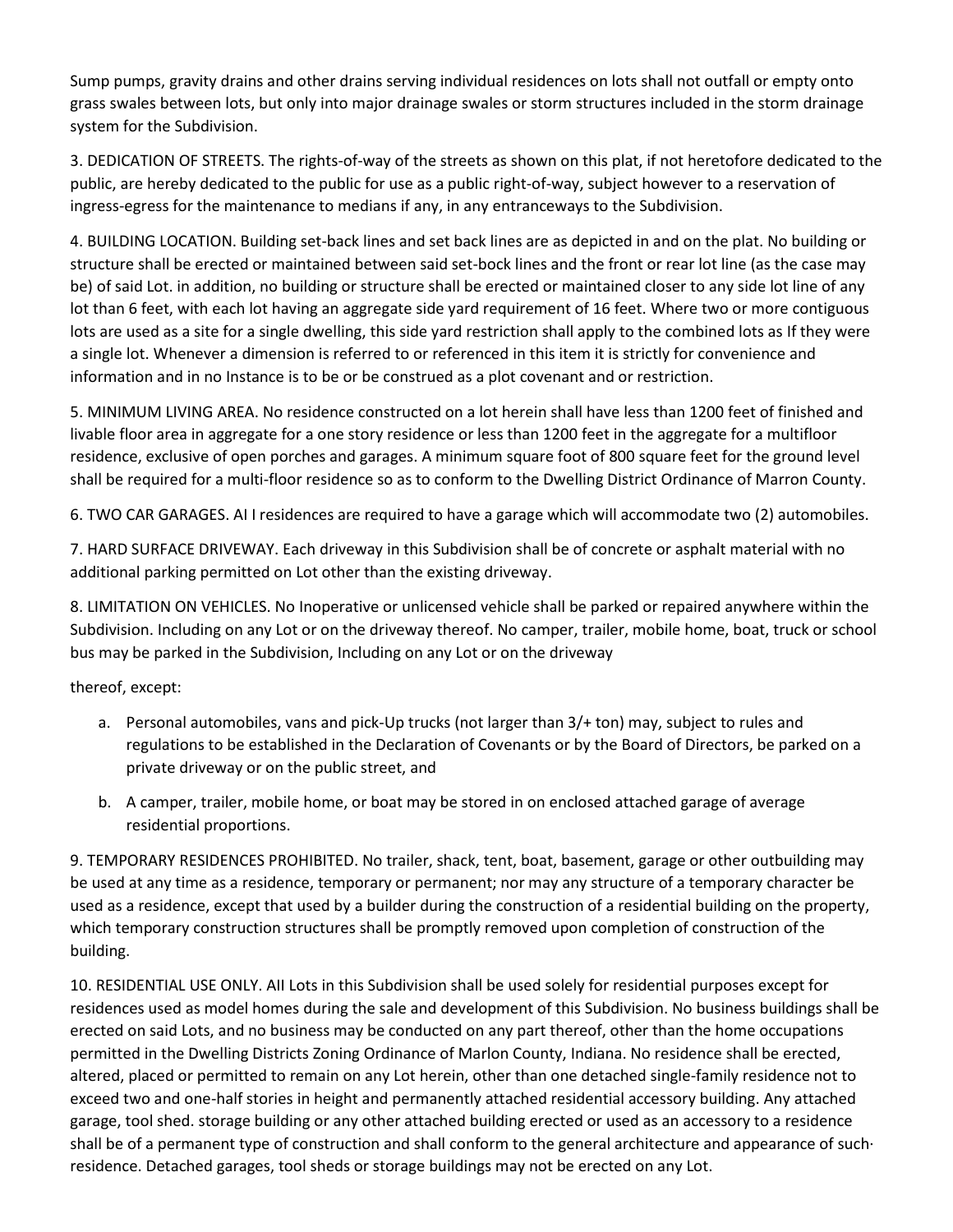11. LIMITATIONS REGARDING TRASH. Garbage and trash shall be kept in approved containers, kept in a clean and sanitary condition, and kept in a location which is not visible from the street, except on collection day. No Lot shall be used or maintained as a dumping ground for rubbish or other waste materials and trash shall be regularly removed from the Property.

12. ARCHITECTURAL DESIGN AND ENVIRONMENTAL CONTROL. No structure or Improvement, including but not limited to residences. accessory structures, landscaping, fences, walls, mounds, ponds, pools, satellite dishes, antenna, patios and permanent structures for sports and recreation, shall be erected, placed and altered on any Lot in this Subdivision until the building plans, specifications and plot plan showing the location, materials, and appearance of the planned Improvement have been submitted to and approved by the Architectural and Environmental Control Committee (Committee), regarding conformity and harmony of external design, topography. and finished ground elevations. The destruction of trees and vegetation and any other such matter as may affect the environment and ecology of this Subdivision shall also be approved in advance by the Committee.

- (a) The Committee will be composed of three or more members. AI I members of the Committee, including replacement members, will be appointed by and will serve at the will of the Developer, until the first to occur of the following:
	- 1) The day after the Developer transfers title to the last Lot of Creekside, Section V and any other Sections of Creekside which may be platted, or
	- 2) 30 days after Developer notifies the Lot owners of Its intention to transfer authority for architectural Control to the Owners. UNTIL SUCH TIME, THE DEVELOPER SHALL HAVE COMPLETE AUTHORITY AND CONTROL OVER ARCHITECTURAL AND ENVIRONMENTAL DESIGN. The Developer may elect to transfer authority over Improvements to existing homes to a Committee of Homeowners, while retaining Architectural Control authority over new home construct Ion and design. During the time that the Developer has Architectural Control, a majority of the Committee members may designate a representative to evaluate and approve specific applications, so that the Committee is not required to meet to review each application.
- (b) Under no circumstances shall approval of the Architectural and Environmental Control Committee be deemed to replace any required governmental approval or be deemed to constitute a representation or assurance by the Committee that the planned structure or Improvement meets the requirements of any law, regulation or ordinance or meets any structural or safety requirement or standard.
- (c) Within thirty days after the Developer notifies the Owners of the sale of Its last Lot or of Its intention to transfer authority for Architectural Control to the Owners, the Board of Directors of the Creekside Homeowners Association, Inc., shall appoint three or more Lot Owners, to serve on the Creekside Architectural and Environmental Control Committee.
- (d) The Committee's approval or disapproval of any properly submitted application shall be in writing. in the event that written approval is not received from the Committee within thirty (30) days from the date of submission of a completed application and any additional documentation requested by the Committee and the application meets the current Design Guidelines, It shall be deemed that the Committee has approved the presented plan.
- (e) The Committee and/or the Board of Directors of the Homeowners Association shall have the right and authority to require the removal of any improvement which has been made without receiving the approval of the Committee, including injunctive relief, and may also recover damages, reasonable attorney fees, and costs.
- (f) The Committee's approval of, or failure to object to, a requested improvement for one Lot shall not prevent it from objecting to a similar Improvement for another Lot in the Subdivision, If It deems, in its sole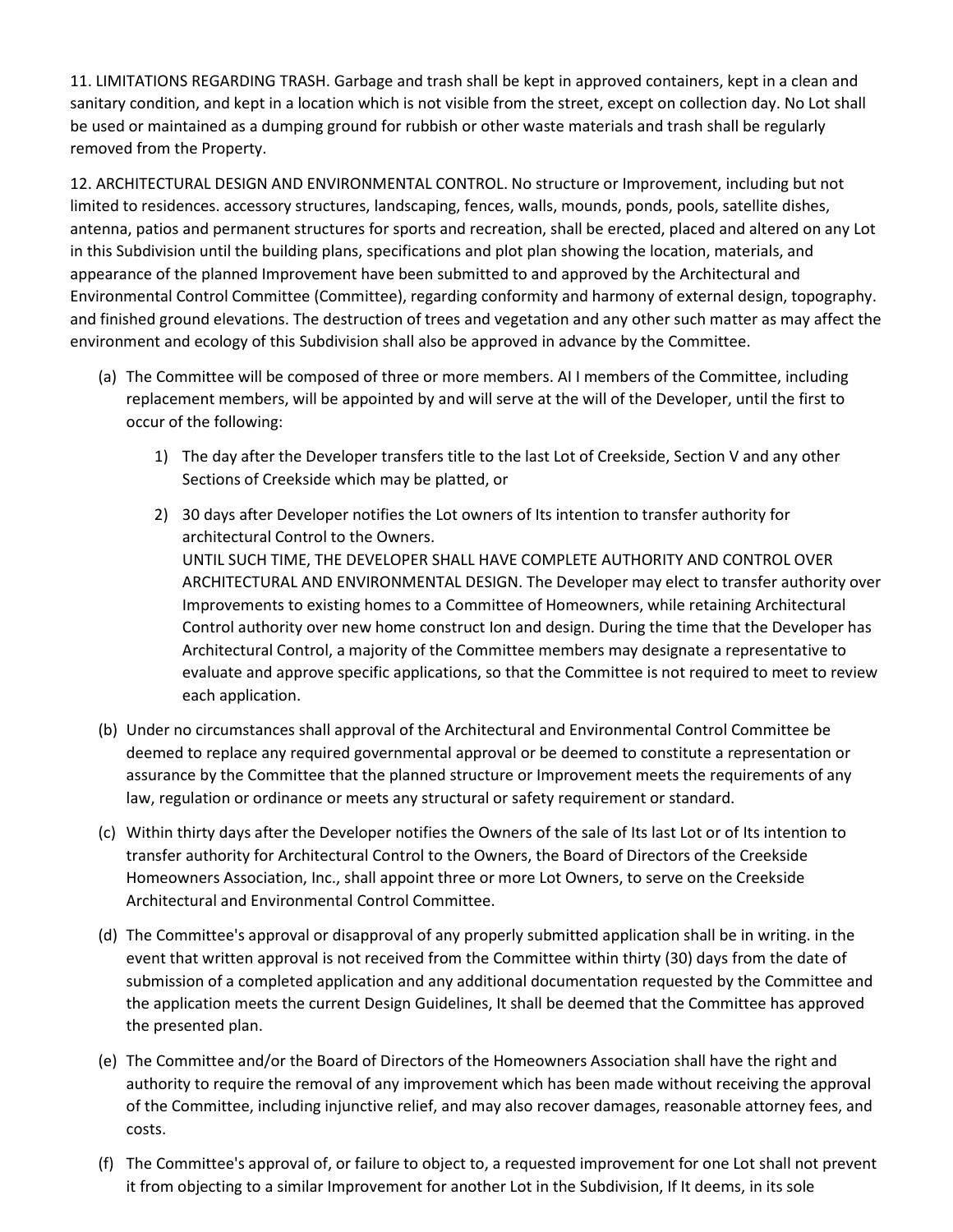discretion, that the requested Improvement would be detrimental to the Subdivision and the other Lot owners.

(g) Neither the members of the Committee nor its designated representatives will be entitled to any compensation for services performed on behalf of the Committee.

13. FENCE LIMITATION. No fence, wall, hedge or shrub planting which obstructs sight lines at elevations between two (2) and six (6) feet above the street, shall be placed or permitted to remain on any corner Lot within the triangular area formed by the street property lines and a line connecting points twenty-five (25) feet from the intersection of said street lines, or in the case of a rounded property corner, from the Intersect Ion of the street lines extended. The same sight line limitations shall apply to any Lot within ten (10) feet from the intersection of a street line with the edge of a driveway pavement. No tree shall be permitted to remain within such distances of such intersections unless the foliage line is maintained at sufficient height to prevent obstruction of the sight line.

14. SIGN LIMITATIONS. No sign of any kind shall be displayed to the public view on any Lot, without the specific approval of the Board, except that:

- (a) Owners may display, on their Lot, one sign of not more than forty-five inches in height and 36 Inches in width for the purpose of advertising the property for sale or rent, and
- (b) The Developer and builders may use larger signs during the sale and development of this Subdivision.

15. PERMITTED ANIMALS. No animals. livestock or poultry of any kind shall be raised, bred or kept on any Lot. except that dogs. cots or other household pets may be kept, provided they are not kept, bred or maintained for any commercial purposes. Any animal so kept shall not be permitted to roam at large within the Subdivision, shall be confined to the owner's premises, and shall not be permitted to create a nuisance. in addition, the Association shall have the authority and right to establish rules and limitations upon the number of domestic animals kept or maintained on any lot and restrictions upon nuisances created or contributed to by any such animals.

16. NUISANCES. No noxious or offensive activity or trade shall be permitted on any Lot or elsewhere within this Subdivision nor shall anything be done which may become a nuisance, annoyance or health or safety risk to other Owners. Included within this restriction upon nuisances are excessive or obnoxious noise, odor, light or appearance.

17. LANDSCAPE EASEMENTS -PRO RATA MAINTENANCE OBLIGATION. If for any reason, the Creekside Woods Homeowners Association would cease to exist or cease to function, the areas designated on the plat landscaped easements or landscape and utility easements shall be maintained by the title owner of the Lot upon which same exists. Whoever has the maintenance responsibility herein detailed shall have the right of contribution to the extent of money so expended, from each Lot owner on an equal proratable bas is for all Lots in all of the sections of this Subdivision. Each Lot owner's obligation shall mature thirty (30) days after date of receipt of notice of h is obligation and shall draw Interest at twelve percent (12%) after the obligation matures with reasonable attorney fees If such services are required to secure payment.

18. RETENTION LAKE(S) -USE AND MAINTENANCE OBLIGATION. There are one or more separate bodies of water within this or other Sections of the Creekside Woods Subdivision which serve as retention or drainage areas and outlets for surface water which are designated on plats presently recorded or to be recorded as "Lake" or "Retention Lake" (hereinafter called "Lake"). One such "Lake" also serves as a retention or drainage area and outlet for surface water from several sections, presently platted or to be platted, of a Subdivision to be known as Grassy Creek with lots of Grassy Creek and lots of Creekside Woods abutting this described "Lake" (hereinafter referred to as "Common Lake").

All Lot owners who abut a given "Lake", Including the "Common Lake", by accepting a Deed to sold Lot assume the responsibility of maintaining said Lake on an equal pro rata bas is based on the total number of Lots that abut the Lake unless stated otherwise herein. This maintenance obligation shall commence when a given Lake is accepted and/or approved by the Department of Public Works of Marlon County and with the termination of the 3 year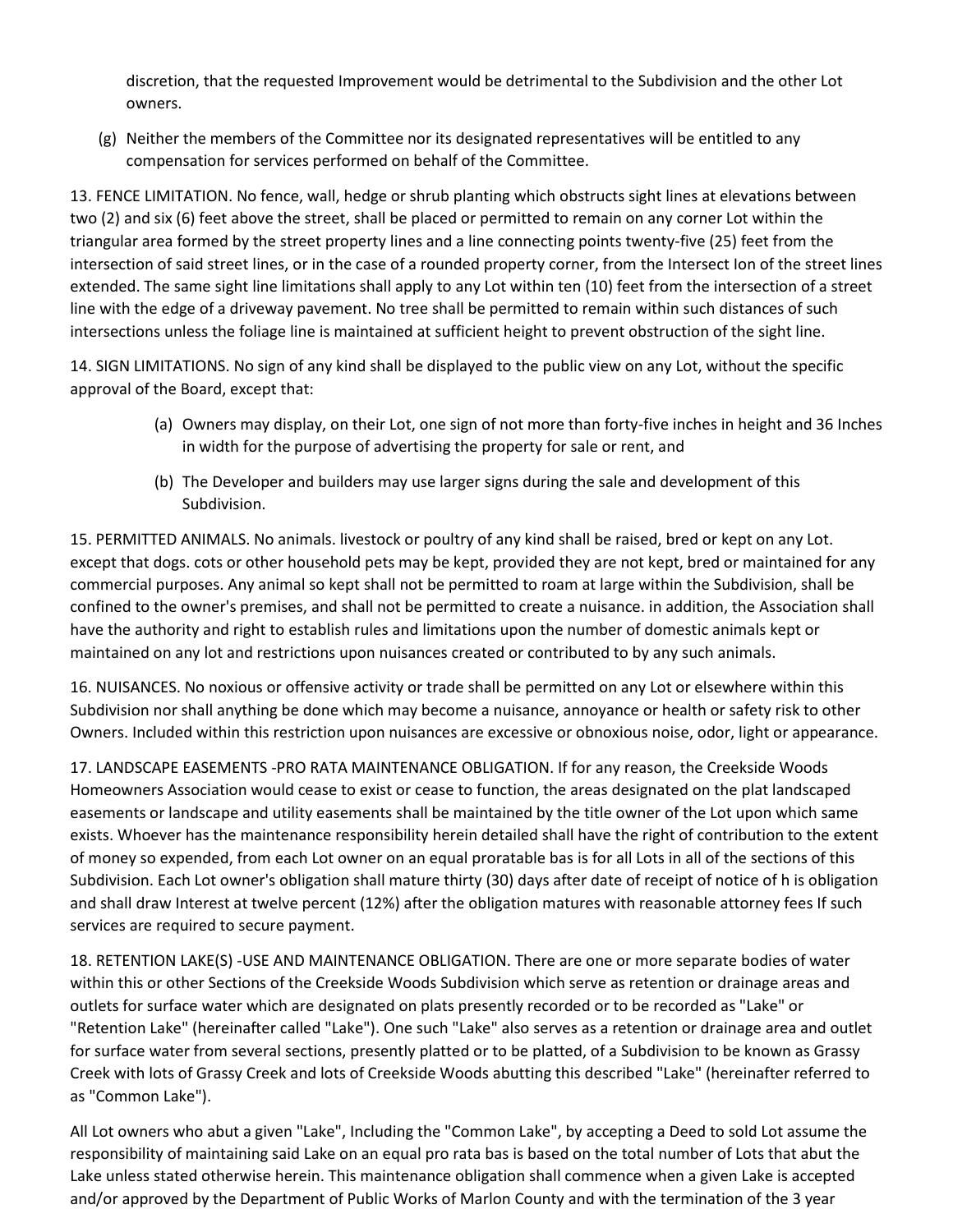maintenance bond as called for under the Marlon County Subdivision Ordinance. Said Lot owners shall have the right to use the Lake they abut for fishing so long as it is done solely from the Lot owner's land bank. None of the owners herein described, relative to the Lake applicable to them, shall have the right to use such Lake for any other purpose including, but not limited, wading, boating swimming or fishing from within the Lake.

The Grassy Creek Homeowner's Association shall solely determine the timing and nature of the maintenance obligation of the Lot owners around the Common Lake. The allocations of cost for such obligation shall be on an equal pro rata bas is to the Lot owners who abut and surround the Common Lake with the exception that the aggregate of such cost assigned to the Lot owners whose Lots in Grassy Creek surround the Common Lake shall become a common expense of such Homeowner's organization and therefore a financial obligation of such organization. The rights to the use of Common Lakes shall not Inure to such organization or Its members (other than those who abut Common Lake) as a result of this provision.

19. LIMITATION ON TIME TO BUILD. Any party other than the Developer who secures title to a Lot in this Subdivision agrees to complete construction of any residence on or before one (1) year from the date construction commences on sold Lot. Failure to honor this condition/restriction shall establish an Option to Purchase said Lot and Improvements thereon for cash at an appraised price as hereinafter detailed exercisable by written notice from the Developer to the owners of sold Lot within sixty (60) days of the expiration of the aforesaid one (1) year period.

The appraised price shall be agreed upon within ten (10) days of the Lot owner's receipt of the above written notice and if that is not possible the Lot owner and the Developer agree to submit the question of appraised value to appraisement and be bound by same as follows:

- (a) Each party shall select an appraiser and the two appraisers shall select a third. and this third appraiser shall proceed to determine the value of the lot and improvements. Both parties agree to name their respective appraiser within fifteen (15) days of the date of the aforesaid written notice.
- (b) The appraisement shall be made within twenty-five (25) days of the date of the aforesaid written notice and the appraiser shall make h is report in writing and furnish a copy thereof to each of the parties within five (5) days thereafter.
- (c) Each party shall pay one-half (1/2) of the cast of this appraiser and shall be conclusively bound by the appraisers' determination.

## 20. MISCELLANEOUS PROVISIONS.

- (a) Except as may be permitted by the Committee, window air conditioning units may not be installed on any lot.
- (b) No solar energy collector panels or attendant hardware or other energy conservation equipment shall be constructed or Installed on any Lot unless it is an Integral and harmonious part of the architectural design of a structure, as determined in the sole discretion of the Committee.
- (c) No satellite receiving dish greater than 2+" in diameter shall be erected or Installed on any Lot, and satellite dishes of 2+" in diameter or less shall require the prior approval of the Committee.
- (d) Exposed antennae shall require approval by the Architectural Control Committee. Height shall not exceed five (5) feet above roof peak.
- (e) No fuel storage tanks shall be permitted on the Property, except during the Initial construction of any home. and then only with the express written consent of the Developer.

21. SWIMMING POOLS, HOT TUBS AND OTHER DETACHED STRUCTURES. No above-ground swimming pools shall be erected, constructed or Installed on any Lot, provided, nothing herein shall preclude Installation and use of hot tubs, spas, Jacuzz is or any similar apparatus, with prior approval of the Committee.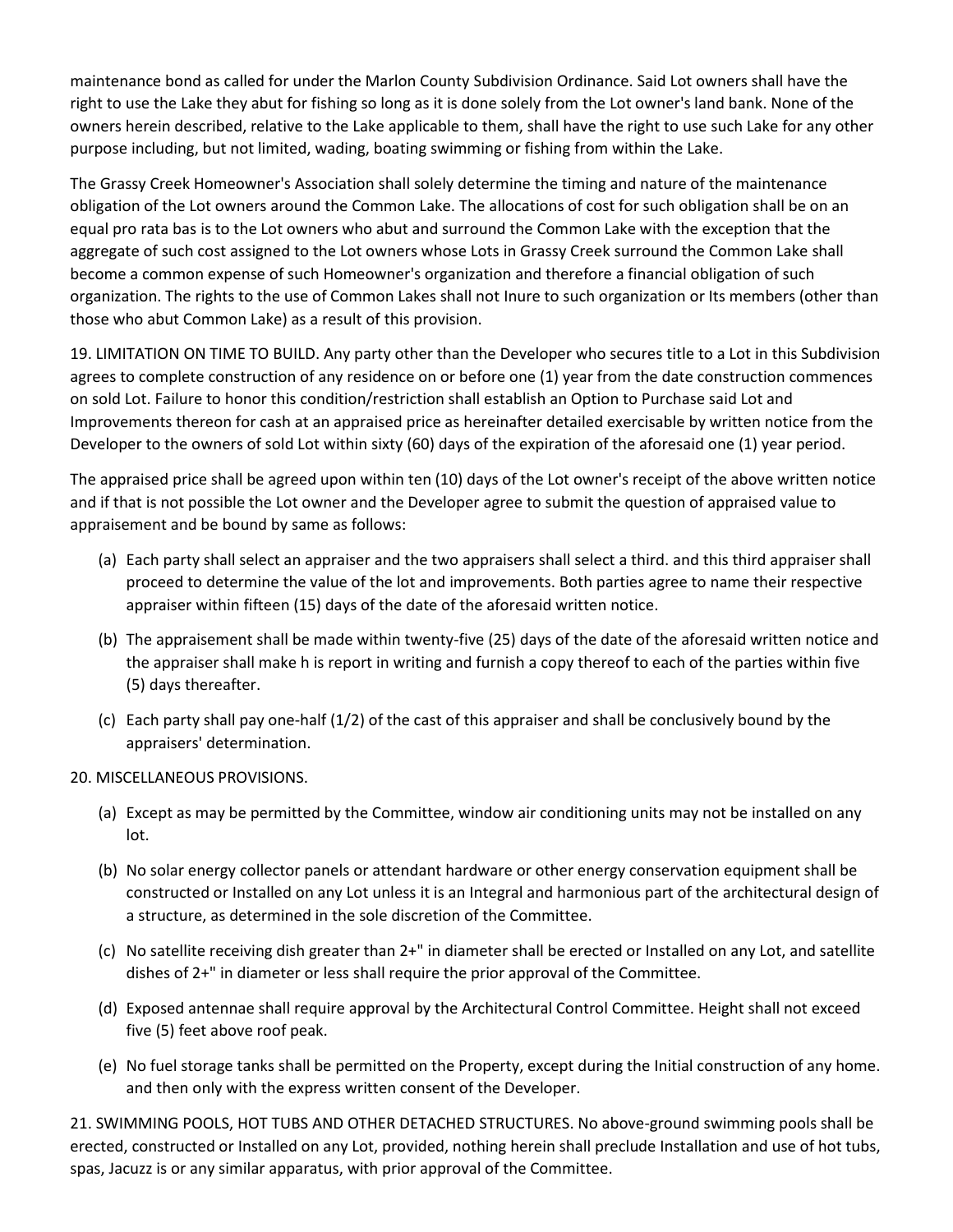Mini barns and other detached storage buildings, including enclosures for approved swimming pools, hot tubs or spas, shall be limited (or prohibited) as determined by the Committee, and plans shall be submitted to the Committee for approval prior to construction.

22. S0DDING OF YARDS. The general contractor who is building a residence on any Lot is put on notice of the obligation to sod the front yard of each residence, to be completed on or before the transfer of title of sold Lot to the first occupant of such residence. Any exception as to method or timing of front yard treatment must be approved by the Developer in writing prior to closing. in the event that title passes to a homeowner without meeting the above requirements, the homeowner and general contractor will become jointly responsible for meeting this requirement.

23. MAINTENANCE. It shall be the duty of each owner in the Subdivision to maintain the house and yard on their lot. this duty shall Include keeping the landscaping and grass in good condition, attractive, and properly trimmed and to keep the lot free from weeds, dead trees and trash and in otherwise neat and attractive appearance. this duty shall also Include the proper maintenance of the exterior of the house and any additional structures. in the event the owner of any lot fails to do so in a manner satisfactory to the Association, the Association shall have the right (but not the obligation) through Its agents and employees, to enter upon said lot and to repair, maintain and restore the lot and or the exterior of the Improvements erected thereon. The cost of such exterior maintenance shall be and constitute a special assessment against such Jot and the owner thereof, to be assessed, collected and enforced as provided in the Declarat1on.

24. DURATION OF COVENANTS. These covenants and restrictions shall run with the land and shall be binding upon all persons or entities from time to time having any right, title or interest in the Real Estate, or any part thereof, and on all persons or entities claiming under them, until twenty (20) years after the date of recording hereof. After said 20 years, these covenants and restrictions shall be automatically extended for successive periods of ten (10) years each, unless prior to the commencement of any such extension period, by a vote of a majority of the then owners of the Lots in the Subdivision, it is agreed that said covenants and restrictions shall terminate in whole or in part; provided, however that no termination of said covenants and restrictions shall affect any easement hereby created and reserved unless all persons entitled to the beneficial use of such easement shall consent thereto.

Lot owners may amend these covenants in whole or in part by an affirmative vote of 70% of the Lot Owners. If Developer owns any Lots in any section of this Subdivision, no amendment to these covenants may be made without Developer's approval and consent. Any such amendment or termination shall be evidenced by a written Instrument, signed and acknowledged by the Lot owner or owners concurring therein, which Instrument shall set forth facts sufficient to indicate compliance with this paragraph and shall be recorded in the office of the Recorder of Marlon County, Indiana.

25. ENFORCEMENT. Violation or threatened violation of these covenants and restrictions shall be grounds for an action by Developer, any person or entity having any right, title or Interest in the Real Estate (or any part thereof), or any person or entity having any right, title or interest in a Lot in the Subdivision and all persons or entities claiming under them, against the person or entity violating or threatening to violate any such covenants or restrict Ions. Available relief in any such action shall include recovery of damages or other sums due for such violation, Injunctive relief against any such violation or threatened violation, declaratory relief, and the recovery of costs and attorneys' fees incurred by any party successfully enforcing these covenants and restrictions; provided, however, that the Developer shall not be liable for damages of any kind to any person for failing to enforce or carry out such covenants or restrictions.

26. SEVERABILITY. Every one of the Restrictions is hereby declared to be Independent of. and severable from, the rest of the Restrictions and of and from every other one of the Restrictions, and of and from every combination of the Restrictions.

27. METROPOLITAN DEVELOPMENT COMMISSION. The Metropolitan Development Commission, its successors and assigns, shall have no right, power or authority to enforce any covenants, commitments, restrictions or other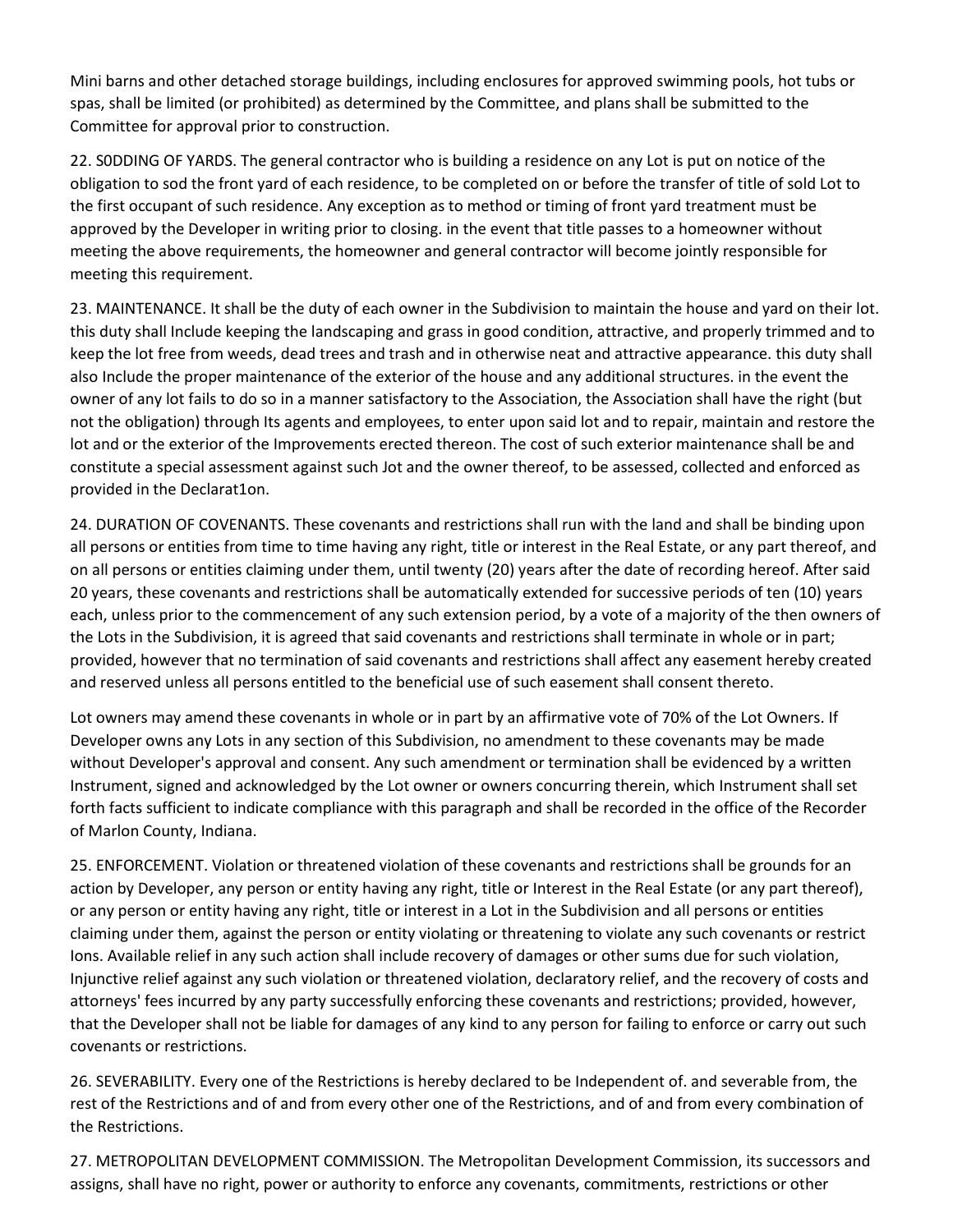limitations contained in this plat other than those covenants, commitments, restrictions or limitations that expressly run in favor of the Metropolitan Development Commission; provided further, that nothing herein shall be construed to prevent the Metropolitan Development Commission from enforcing any provisions of the Subdivision control ordinance, 58-AO-3, as amended, or any conditions attached to approval of this plat by the Plat Committee.

28. DECLARATION. A Declaration of Covenants and Restrictions of Creekside Woods and establishing the rights and obligations of the Creekside Woods Homeowners Association, Inc. (Declaration) was recorded on September 1, 1989 in the office of the Recorder of Marlon County, Indiana as Instrument No. 89-86320. This Declaration has been revised by a First Supplement recorded as Instrument No. \_\_\_\_\_\_\_\_\_\_\_, a Second Supplement recorded as Instrument No. **Example 2**, and a Third Supplement recorded as Instrument No. **Example 19 and a** Lot in Creekside Woods will automatically be and become a member of the Creekside Woods Homeowners Association. Every Owner will be required to pay all duly established annual and special assessments, including temporary assessments in the event that the annual assessment is not timely established. All unpaid assessments will become a lien on the Owner's Lot, which may be foreclosed pursuant to the procedures established in the Declaration. No Owner may exempt himself or herself from the obligation to pay assessments by abandoning the Lot, the common areas or otherwise. If a conflict exists between the covenants contained in this Plat and those of the Declaration, the covenants in the Declaration shall prevail, except as to Architectural Design and Environmental Control and as to satellite dishes, for which these plat covenants shall prevail.

In the event that the Declaration is invalidated for any reason. every Owner nevertheless assumes a responsibility for a pro-rata portion of al I common expenses, including maintenance, taxes, insurance, legal, accounting, and management fees and reserves for replacements and contingencies as a member of the Homeowners Association, for regular annual assessments and for special assessments, and a lien shall attach upon the Lot owned by an Owner for such assessments. Further, an Owner who fails or refuses to pay such common expenses and assessments on a timely basis shall incur a late charge determined by the Board of up to ten percent of the unpaid assessment plus Interest of one and three fourths percent per month beginning thirty days after the date due, plus costs and attorney fees Incurred in collection.